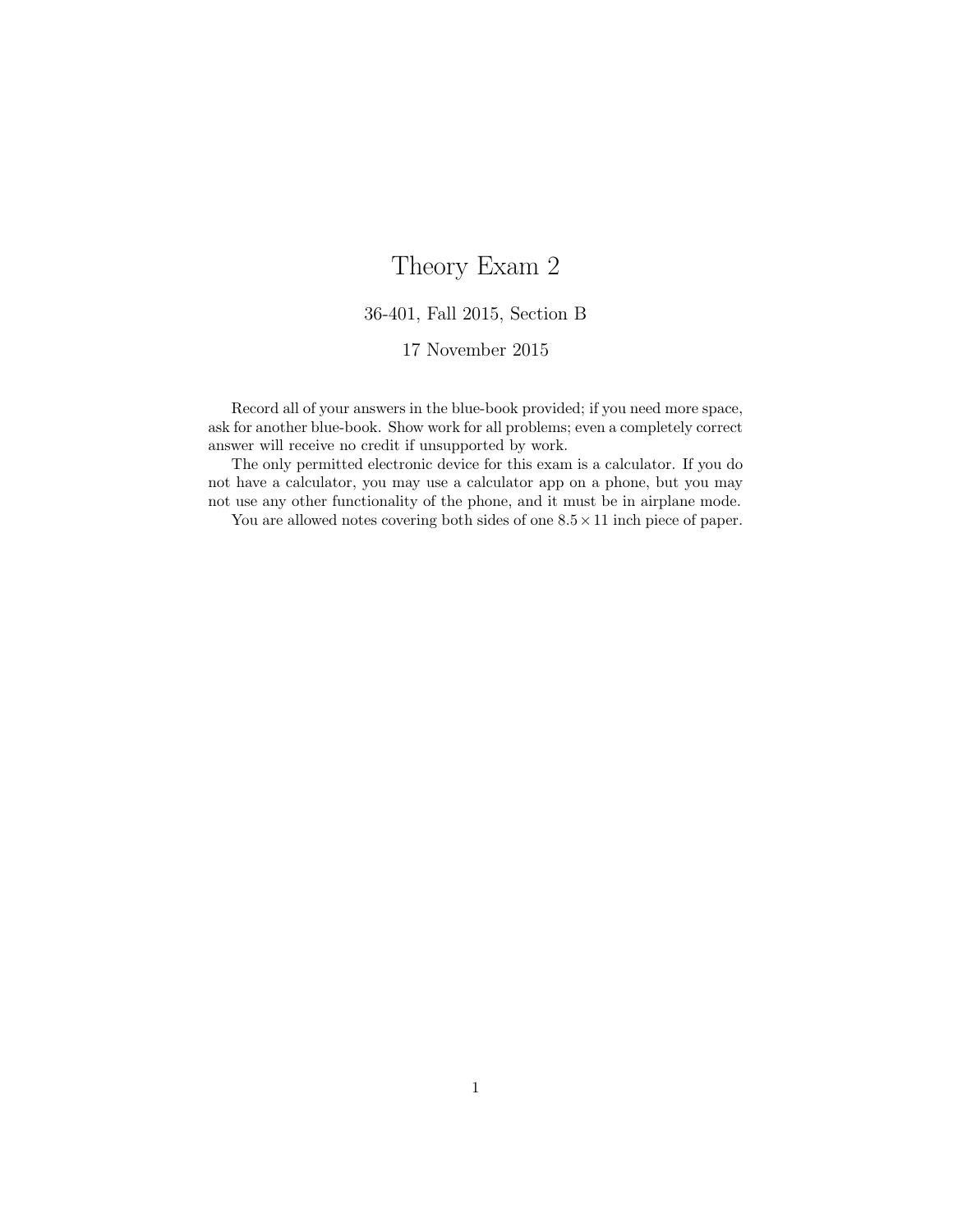1. You are given a dataset with one response variable  $Y$ , and two predictor variables  $X_1, X_2$ , with  $n = 5$  observations. You are to fit the following multiple linear regression model, without an intercept:

$$
Y_i = \beta_1 X_{i1} + \beta_2 X_{i2} + \epsilon_i
$$

- (a) (5) Write out the matrix form of the multiple linear regression, including the error assumptions as well. Indicate the dimensions for all matrices.
- (b) (5) Express  $\frac{1}{n}\mathbf{X}^T\mathbf{X}$  in terms of sums related to  $X_{i1}$ ,  $X_{i2}$ ,  $Y_i$  etc.
- (c) (10) To estimate the coefficients, we minimize the sum of squares  $\sum_{i=1}^{n} (Y_i - \beta_1 X_{i1} - \beta_2 X_{i2})^2$  and derive the following estimating equations:

$$
\sum X_{i1} Y_i = \beta_1 \sum X_{i1}^2 + \beta_2 \sum X_{i1} X_{i2}
$$
  

$$
\sum X_{i2} Y_i = \beta_1 \sum X_{i1} X_{i2} + \beta_2 \sum X_{i2}^2
$$

Re-write the minimization problem using matrices, derive the matrix form of the estimating equations, and show that it has the solution

$$
\widehat{\beta} = (\mathbf{X}^T \mathbf{X})^{-1} \mathbf{X}^T \mathbf{Y}
$$

- (d) (10) Show that  $\hat{\beta}$  is an unbiased estimate of  $\beta$  and derive the formula of the variance-covariance matrix of  $\widehat{\beta}$
- (e) (5) What is the dimension of the hat matrix H for this model? Show that H is idempotent and symmetric.
- (f) (5) Express the formula of residual vector e in terms of the hat matrix. Derive the expectation and variance-covariance matrix of e in matrix notation.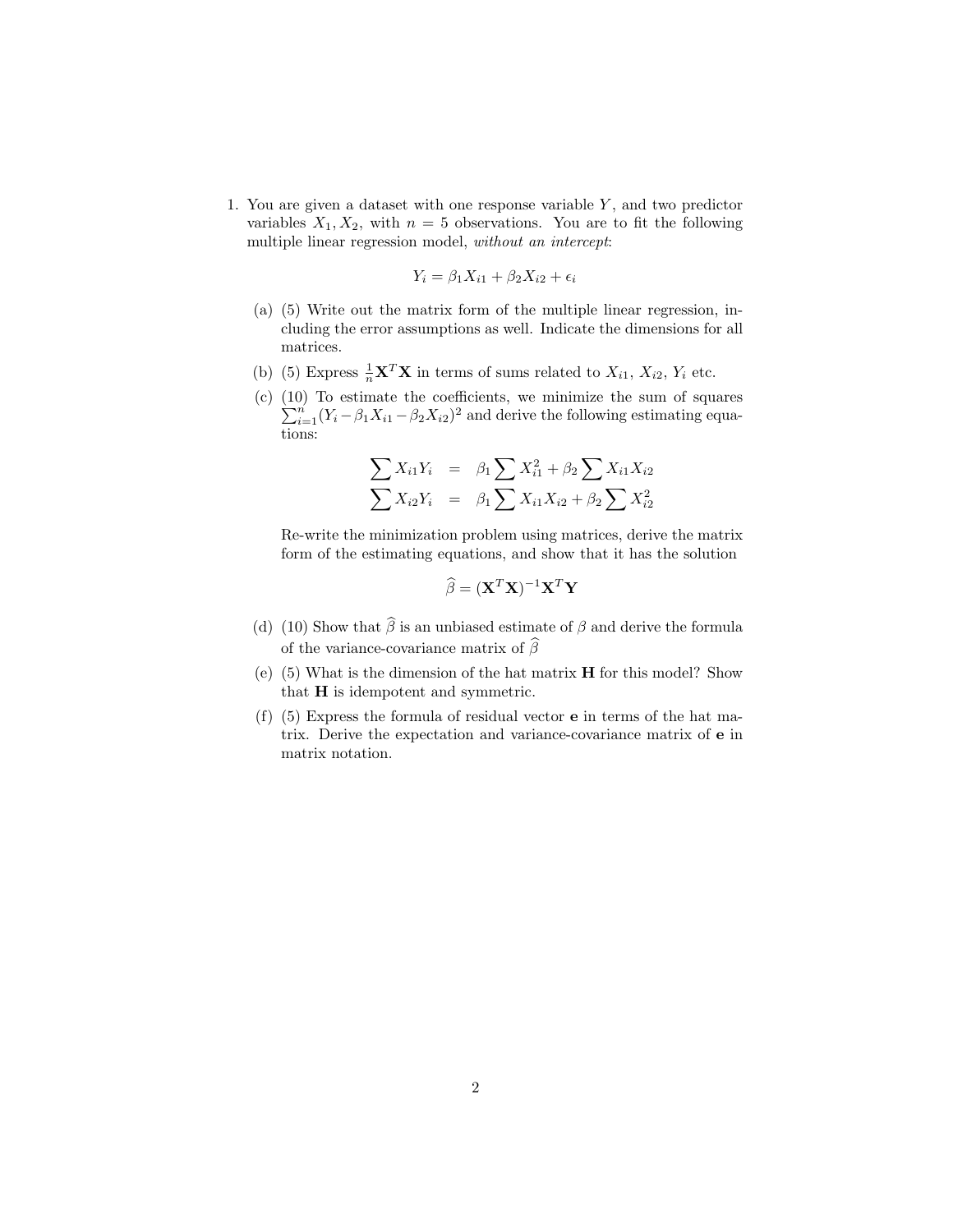2. Recall the SENIC dataset that you worked with in previous homework assignments. The primary objective of the original study was to determine factors that are associated with the average estimated probability of acquiring infection in hospitals. Someone suggested to use a multivariate linear regression model to study the relationship between the infection risk and the following predictor variables.

| Variable Name | Description                                                                   |
|---------------|-------------------------------------------------------------------------------|
| Risk          | Average estimated probability of acquiring infection in hospital (in percent) |
| Aqe           | Average age of patients (in years)                                            |
| Length        | Average length of stay of all patients in hospital (in days)                  |
| Region        | Geographic region (NE, NC, S, or W)                                           |
| <i>Nurses</i> | Average number of full-time-equivalent registered and licensed nurses         |
| Daily Patient | Average number of patients in hospital per day during study period            |
| MedSchool     | Binary: is the hospital affiliated with a medical school?                     |

Assume that all the usual model assumptions are satisfied, including Gaussian noise. Refer to the R output on the next two pages, and the tables at the end of the exam (as needed).

- (a) (2) Find n, the number of observations, and p, the number of parameters.
- (b) (2) Find the maximum likelihood estimate of  $\sigma^2$ .
- (c) (2) Interpret the estimated intercept of the model. Is there anything strange about this value? (Explain.)
- (d) Nurses
	- i. (4) Interpret the estimated coefficient on the number of nurses.
	- ii. (5) Find and interpret a 90% confidence interval for  $\beta_{Nurses}$ .
	- iii. (5) Test, with  $\alpha = 0.05$ , whether or not the true  $\beta_{Nurses} = 0$ . State your conclusion in the context of the problem.
- (e) (5) Interpret the estimated coefficients for geographic regions.
- (f) (5) Someone suggests that the region shouldn't matter. Can you test whether region is a statistically significant predictor, using this output? If yes, perform a suitable test and state your conclusions. If not, explain why not, and what additional information you would need.
- (g) (5) Interpret the coefficient for the average number of patients in hospital per day. Hint: think carefully about interactions.
- (h) (5) Test whether or not the coefficients for being affiliated to a medical school, for the average number of patients and for their interaction are all simultaneously zero, at  $\alpha = 0.05$ .
- (i) (5) Someone suggests including the interaction of region and whether or not the hospital is affiliated with a medical school. How many variables will be added into our model? How will you interpret their coefficients?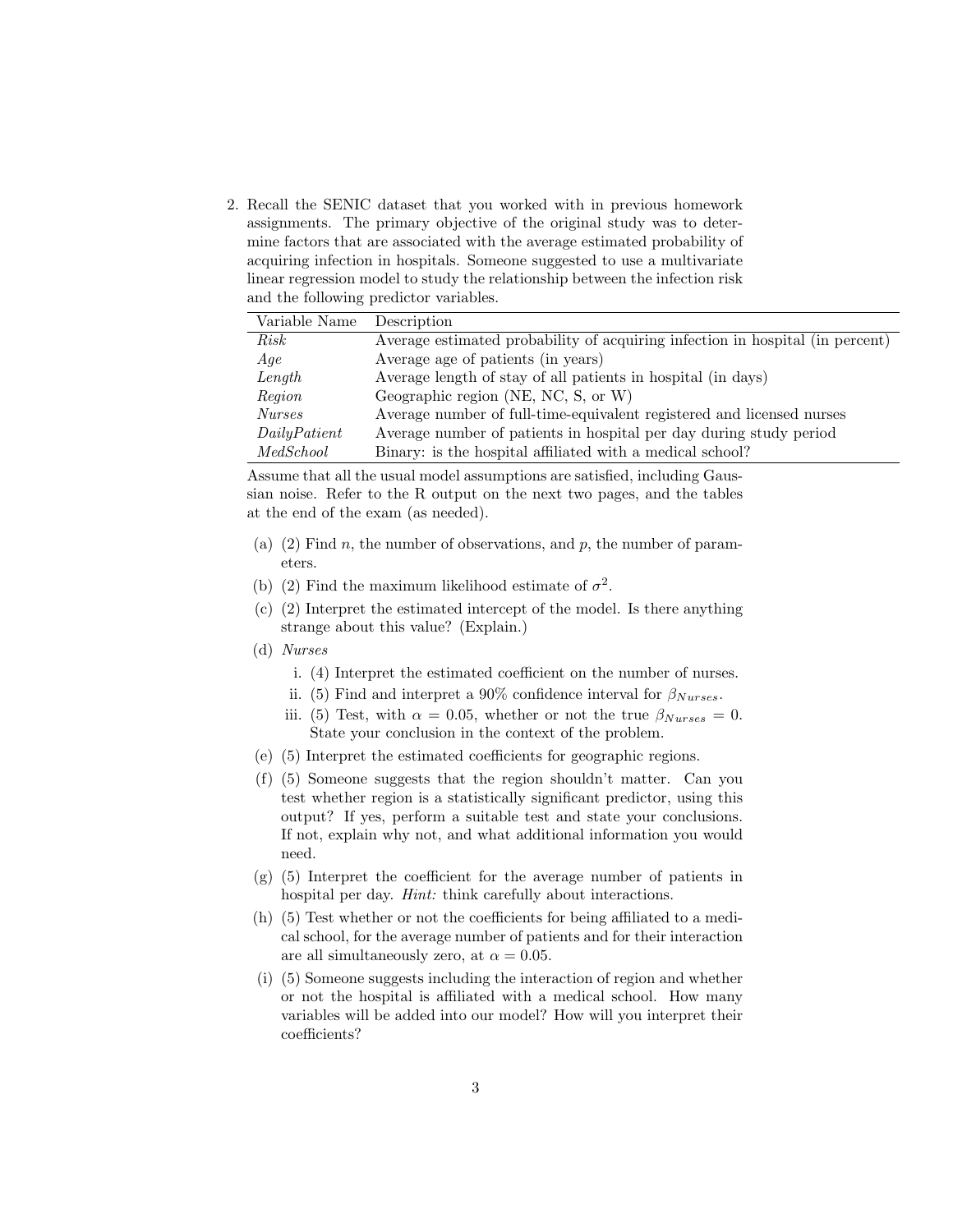```
##
## Call:
## lm(formula = Risk ~ Age + Length + Region + Nurses + Med School *## DailyPatient, data = SENIC)
##
## Residuals:
## Min 1Q Median 3Q Max
## -2.31830 -0.75079 0.04736 0.63598 2.71323
##
## Coefficients:
## Estimate Std. Error t value Pr(>|t|)
## (Intercept) 1.0930793 1.3872010 0.788 0.4325
## Age -0.0245642 0.0241755 -1.016 0.3120
## Length 0.4141846 0.0739120 5.604 1.76e-07
## RegionNC 0.1240157 0.2987682 0.415 0.6789
                    -0.1213014 0.3019914 -0.402 0.6888
## RegionW 0.8229193 0.3887624 2.117 0.0367
## Nurses 0.0037485 0.0018902 1.983 0.0500
                    0.9523789  0.7746822  1.229  0.2217
## DailyPatient -0.0005447 0.0020460 -0.266 0.7906
## MedSchool:DailyPatient -0.0036388 0.0019785 -1.839 0.0688
##
## Residual standard error: 1.07 on 103 degrees of freedom
## Multiple R-squared: 0.4146,Adjusted R-squared: 0.3634
## F-statistic: 8.104 on 9 and 103 DF, p-value: 5.23e-09
```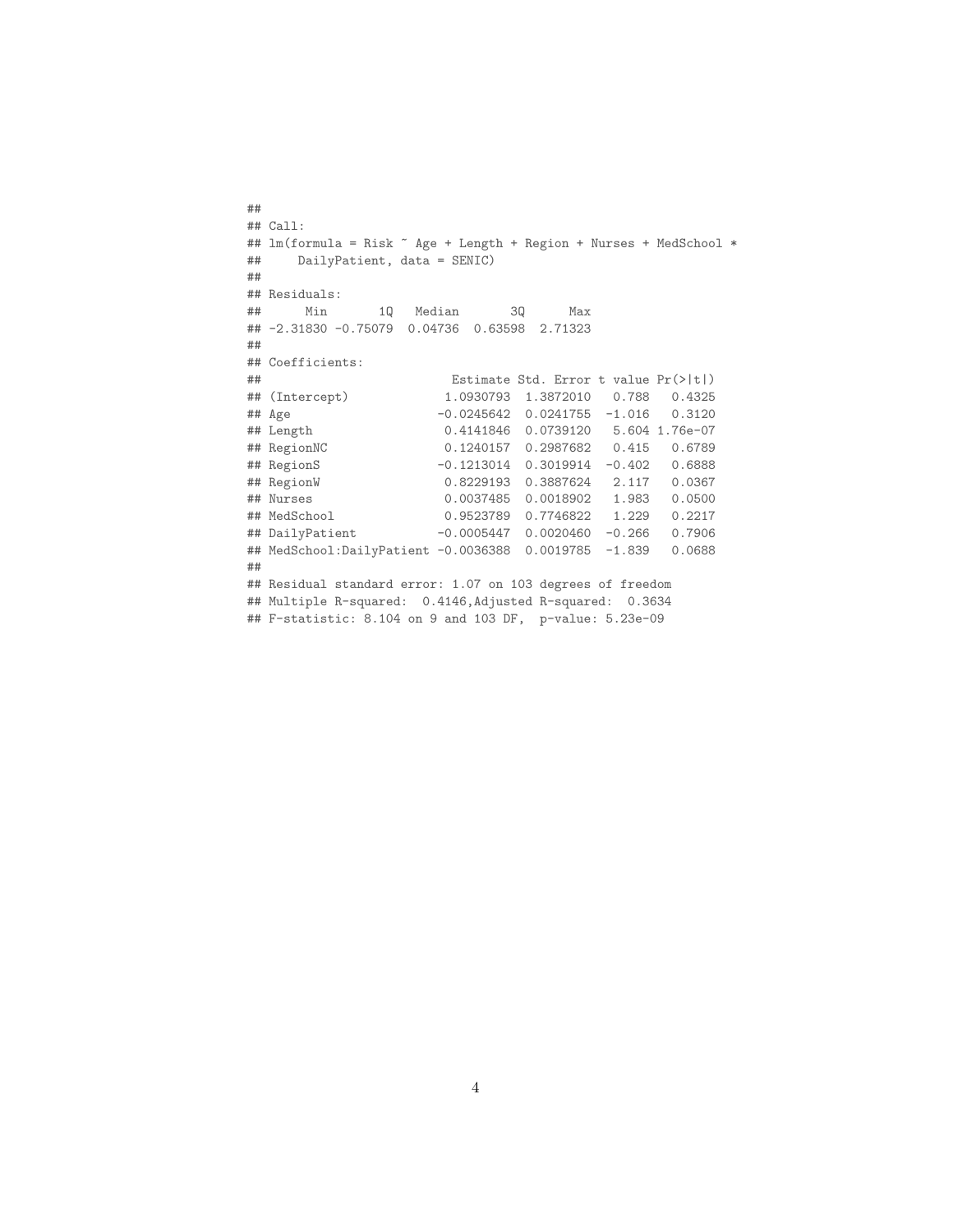```
## Analysis of Variance Table
##
## Model 1: Risk ~ Age + Length + Nurses + MedSchool * DailyPatient
## Model 2: Risk ~ Age + Length + Region + Nurses + MedSchool * DailyPatient
## Res.Df RSS Df Sum of Sq
## 1 106 126.80
## 2 103 117.89 3 8.9098
## Analysis of Variance Table
##
## Model 1: Risk ~ Age + Length + Region + Nurses
## Model 2: Risk ~ Age + Length + Region + Nurses + MedSchool * DailyPatient
## Res.Df RSS Df Sum of Sq
## 1 106 124.81
## 2 103 117.89 3 6.913
## Analysis of Variance Table
##
## Model 1: Risk ~ Age + Length + Nurses
## Model 2: Risk ~ Age + Length + Region + Nurses + MedSchool * DailyPatient
## Res.Df RSS Df Sum of Sq
## 1 109 132.91
```
## 2 103 117.89 6 15.019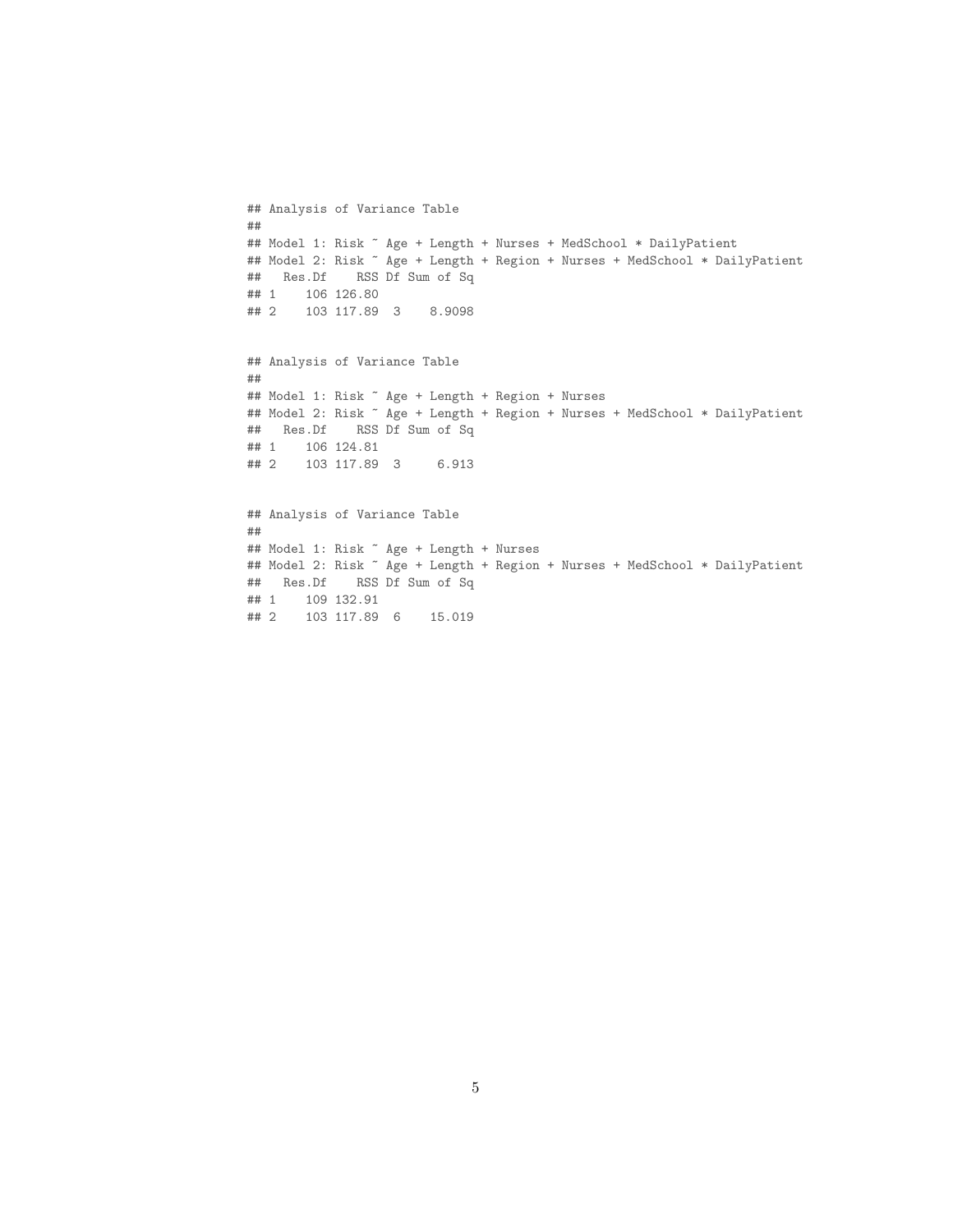- 3. We say that one model is "strictly larger" than another, or that the first model "nests" the second, when the first model includes all the terms in the second, and more besides.
	- (a) (3) Explain why the MSE of the strictly larger model is never more than that of the smaller model (when estimated on the same data).
	- (b) (7) Suppose we compare models according to the  $C_p$  criterion. Express the condition under which we will prefer a strictly larger model, in terms of an inequality relating the difference in MSEs to some combination of the number of parameters, the sample size, and  $\hat{\sigma}^2$ .
	- (c) (5) Suppose we compare two models on the same data set, but neither one is strictly larger than the other. Give an example of two such models, referring to the SENIC data set from the previous problem for definiteness. Does your result from (3b) still hold, even though the models are not nested? (Explain.)